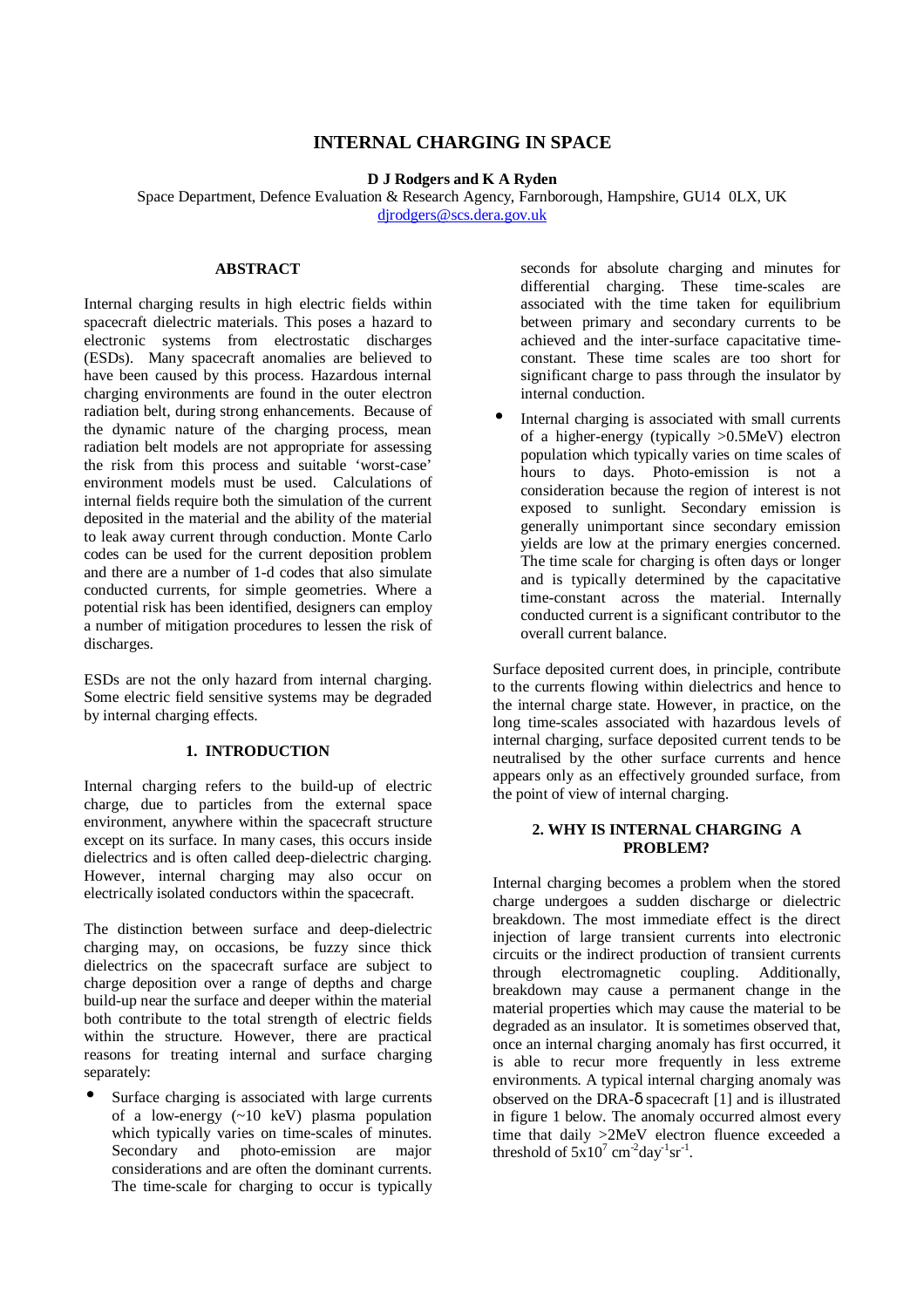

Figure 1 Times of occurrence of a certain anomaly on DRA- $\delta$  ( $\Diamond$ ), compared to >2MeV electron flux from GOES. [data courtesy of NOAA/SEC]

Electric breakdown requires high electric fields and is thought to be caused by avalanche effects i.e. an energetic carrier attains sufficient energy between collisions with static molecules to give a high probability of ionisation in order to generate more carriers, which leads to current multiplication. These discharges characteristically produce a 'tree'-shaped discharge path called a Lichtenberg pattern.

Published breakdown electric fields for dielectrics are typically close to  $10^7$ V/m however, in laboratory experiments [2] pulsing has often been seen at lower field strengths and so a value of  $10^6$ V/m is a reasonable 'danger-level', that should be avoided.

#### **3. EQUILIBRIUM ELECTRIC FIELD**



Figure 2 1-d schematic diagram of the internal charging process.

As is shown schematically in figure 2, electrons from the external environment are usually substantially attenuated by spacecraft shielding, if present, before a portion is stopped within the dielectric to produce a current of deposited charge, *Jdeposited*. This gradually builds up an electric field between the area of deposition and the ground plane. This field drives a

conducted current, *Jconducted*, which can be calculated from Ohm's Law, i.e.

$$
E = J_{\text{conducted}} / \sigma
$$

Here *E* is the electric field and  $\sigma$  is the bulk conductivity. The conducted current is initially small but eventually an equilibrium is established in which the conducted current equals the deposited current. This equilibrium electric field is the maximum i.e. worstcase achievable by the structure in that environment. The magnitude of the equilibrium field depends on both the amount of deposited current and on the conductivity throughout the material.

#### **4. CHARGE DEPOSITION**

Radiation belt electrons penetrate spacecraft surfaces and are deposited within internal materials. Their penetration depth is dependent on their energy and the material properties, particularly its density. This may be calculated to good accuracy using Monte Carlo particle transport codes such as ITS [3] or GEANT [4]. There also a number of empirically derived formulae relating range, *R* (=penetration depth x material density) to incident electron energy, e.g. Feather (1921) [5], Glendenin & Coryell (1948) [6], Katz and Penfold (1952) [7] and Weber (1964) [8]. Comparisons of these formulae [6] showed that they give very similar results apart from the particularly simple Feather formula which diverges from the others below about 400keV. The formula of Weber [8] is shown below:

$$
R = 0.55.E.\left[1 - \frac{0.9841}{(1 + 3E)}\right] \quad \text{g cm}^{-2}
$$

Here E is energy in MeV. Excellent agreement between this formula and Monte Carlo simulations using the ITS and GEANT codes has been reported [9].

Whilst R determines the maximum penetration depth of electrons, they are deposited almost uniformly over a distance *a* [10] where:

$$
a = 0.283.E \quad \text{g cm}^2
$$

This is illustrated in figure 3.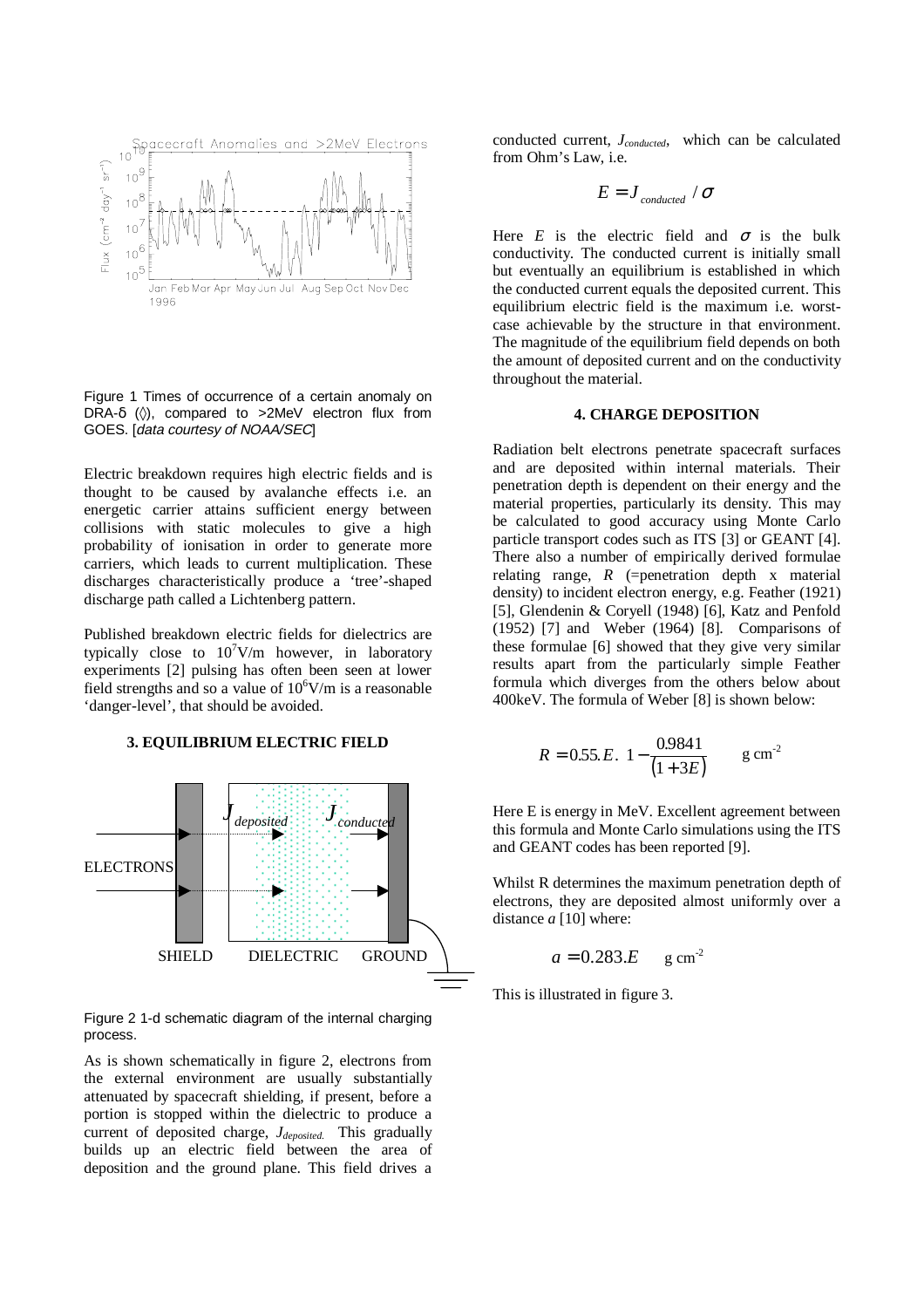

Figure 3 Diamonds show an ITS simulation of the penetration of a mono-energetic electron beam in Aluminium.

#### **5. CONDUCTIVITY**

On dielectric materials, only a small number of electron-hole pairs are available to carry charge. These are created when thermal excitation pushes an electron into the conduction band. These electrons become trapped in trapping sites that are potential wells within the material, as is shown in figure 4A. Higher temperatures increase the energy available to trapped electrons, allowing more of them to jump from one trapping site to another. Hence conductivity increases with temperature – the reverse of the dependence observed in conductors.



Figure 4 A - Schematic diagram of potential well structure , B – with an imposed electric field.

The dependence of conductivity on temperature *T* is generally represented by the following equation:

$$
\sigma(T) = \sigma_{\infty} \exp\left(-\frac{E_A}{kT}\right)
$$

where  $E_A$  is the material dependent activation energy,  $k$ is Boltzman's constant and  $\sigma_{\infty}$  is the maximum conductivity as T approaches infinity.

It is important to note that  $E_A$  is not the band-gap associated with the excitation of electrons from the valance band into the conduction band which is far larger (for polythene  $E_A$  is around 1 eV and the band gap is around 8.8 eV). Clearly a more subtle process is at work than a straightforward excitation of electrons. *EA* is found from experimental studies and typically lies in the region of 1eV for most dielectrics. Some values were calculated [11] and are listed below.

| Material                  | $E_A$            |
|---------------------------|------------------|
| PMMA (perspex, plexiglas) | $1.7 \text{ eV}$ |
| Polythene                 | $1.0 \text{ eV}$ |
| Glass (typical)           | $1.3 \text{ eV}$ |

Based on the its activation energy, the strong temperature dependence of conductivity in Polythene is shown in figure 5. Changing from 25°C to 0°C would lower conductivity by a factor of 30.



Figure 5 Temperature dependence of Polythene

Field enhanced conductivity is attributed to the strong electric field causing the activation of additional carriers as well as increasing the mobility of carriers by reducing the potential barriers between trapping sites, as shown in figure 4B. The most up-to-date treatment appears to be that of Adamec and Calderwood (A&C) [12] in 1975. Even so, their model was not significantly different from earlier work carried out in the 1930s, since A&C showed that their model yielded almost identical results to that of Onsager (1934) [13]. The A&C relation between electric field and conductivity is: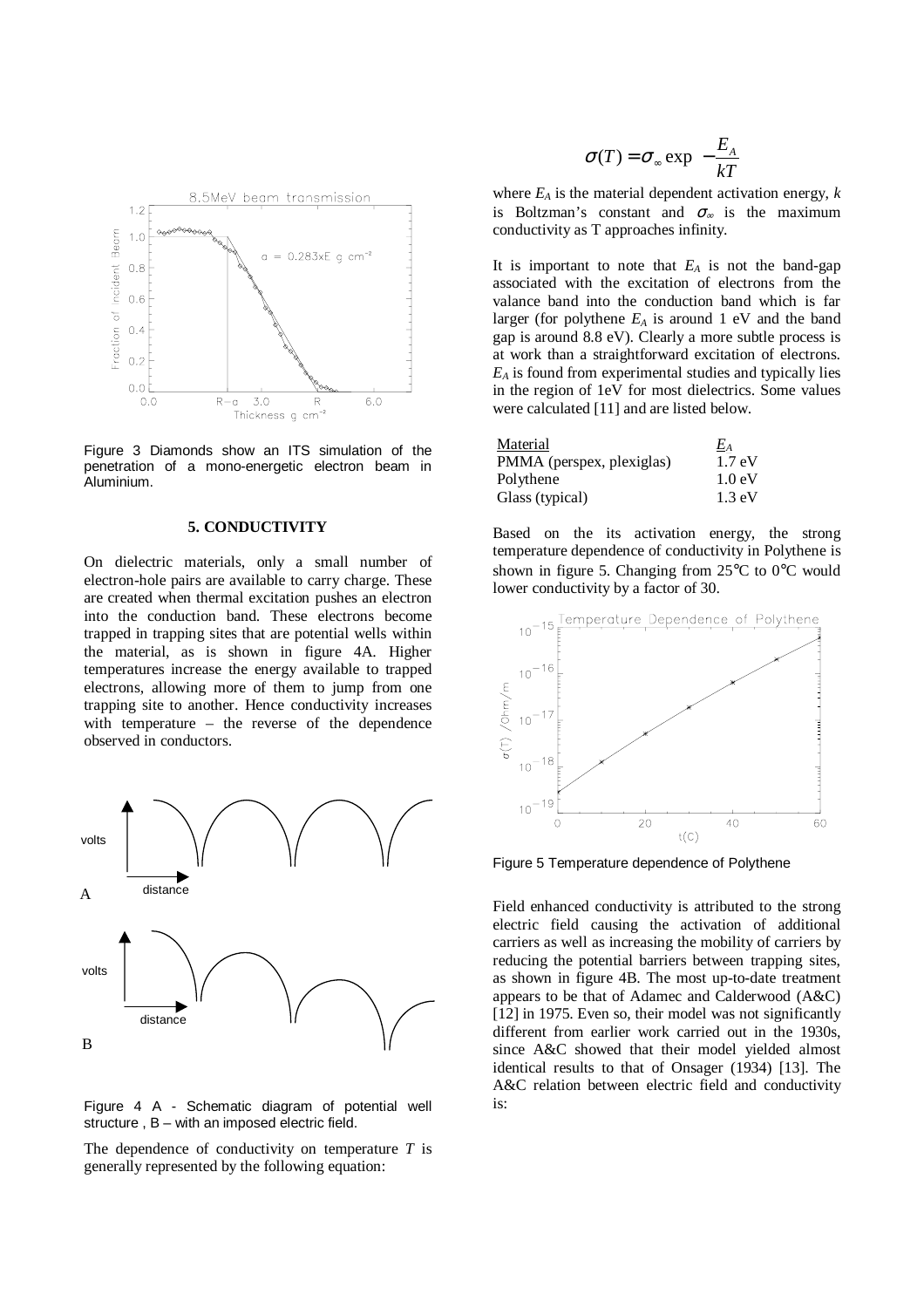$$
\sigma(E,T) = \sigma(T) \left( \frac{2 + \cosh(\beta_F E^{1/2} / 2kT)}{3} \right) \left( \frac{2kT}{eE\delta} \sinh\left(\frac{eE\delta}{2kT}\right) \right)
$$

where *E* is electric field,  $\beta_F = \sqrt{\frac{e^3}{\pi \epsilon}}$ , δ is jump

distance (fixed at 10 angstroms), *e* is the charge on an electron,  $\varepsilon$  is permittivity. This formula is essentially theoretical, except that  $\delta$  was chosen to fit experimental data.

Figure 6 shows the change in conductivity due to electric field. Up until the  $10^6$ V/m there is virtually no effect. Since dielectrics at this field level already have a substantial disk of ESD, it appears that electric field induced conductivity has little effect on whether dangerous levels of charging occur.



Figure 6 Electric field dependence for a typical polymer according to the Adamec & Calderwood formula.

Polymers demonstrate an increase in conductivity under irradiation and this effect has been subject to much experimental investigation, although most was conducted at very high dose rates by comparison with that seen in space applications. Irradiation excites electrons into the conduction band, generating charge carriers in proportion to the energy absorption rate in the polymer i.e. dose rate. This dose rate may be the result of energetic electrons, ions or gamma rays.

The basic equation to describe the conductivity, of irradiated polymers was developed by Fowler (1956) [14]. This equation, shown below, is widely used: energetic electrons, ions or g<br>
c equation to describe the<br>
l polymers was developed<br>
s equation, shown below, is<br>  $\sigma = \sigma_o + k_p D^{\Delta} \Omega^{-1}$  cm<sup>-1</sup>

$$
\sigma = \sigma_o + k_p D^{\Delta} \quad \Omega^{-1} \text{ cm}^{-1}
$$

where  $\sigma$  is the dark conductivity,  $k_p$  is the materialdependant co-efficient of prompt radiation induced conductivity and ∆ is a dimensionless materialdependent exponent  $(\Delta < 1)$ . An example of the effect of dose rate on conductivity is given in figure 7 for FEP-Teflon. This fits well with the Fowler formula.

It is generally observed that after irradiation is stopped, radiation-induced conductivity decays away only slowly [15] as is shown, for Kapton, in figure 8. This slow decay is often called 'delayed' radiation-induced conductivity. In some cases a linear dose-dependent permanent increase in conductivity is also thought to occur. However, this phenomenon seems to be much less well reported and may be restricted to certain polymers which are prone to undergoing permanent changes under irradiation.

Unlike polymers, electrical conductivity in glasses is ionic i.e. current is carried by the migration of ions as in electrolytes rather than by electron-hole pairs. The sodium ion with a relatively high mobility is responsible for the greater part of the conductivity. Irradiation does not seem to be reported to increase conductivity, presumably because it has no effect on the concentration of the sodium ions.





Figure 7 Dependence of conductivity on dose rate for FEP Teflon. [11]

Figure 8 Delayed radiation-induced conductivity observed in Kapton [11].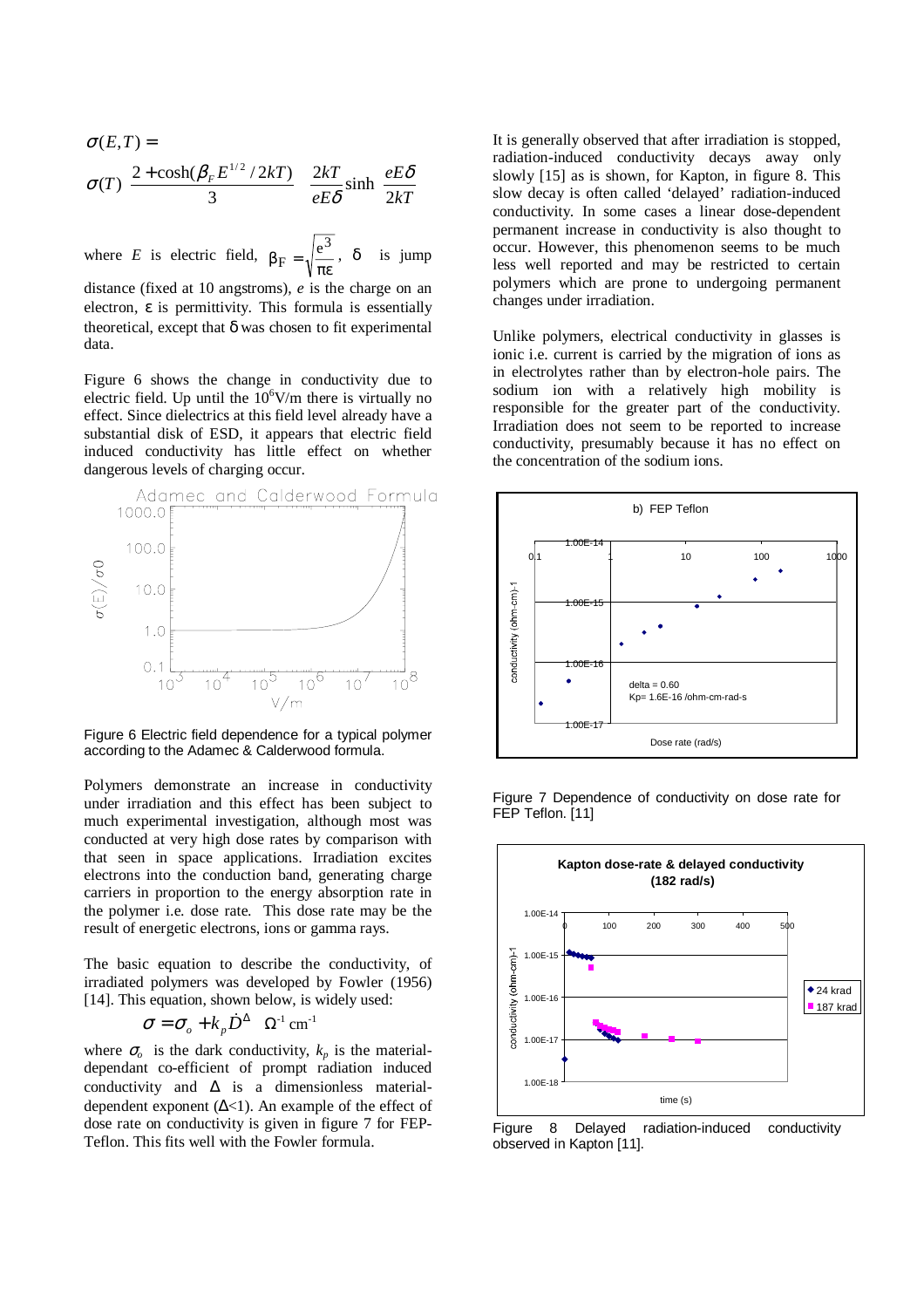Because of the crucial role played by conductivity in the overall assessment of the internal charging threat, it is important that it is the bulk conductivity that is used in charging calculations. Conductivity measurements may be dominated by time-dependent polarisation effects lasting hours or longer. Hence investigators should be cautious about using conductivity values quoted in materials literature, since is standard practice [16,17] for these to be measured after only 60s.

## **6. CHARGING TIME SCALE**

When the electron environment is enhanced, the response of the dielectric is not instantaneous. For a planar dielectric, the electric field approaches the equilibrium electric field exponentially with time t, i.e.

$$
E = \frac{J}{\sigma} \left( 1 - \exp \frac{-t}{\tau} \right)
$$

where  $\tau$  is a time constant. This is the same formula as for a planar capacitor. Where the electrical properties of the dielectric are constant across the material τ *=*ε*/*<sup>σ</sup> where  $\varepsilon$  is the permittivity.

It can be easily shown that the equilibrium electric field is proportional to  $\tau$  and so only materials with long time constants are susceptible to hazardous levels of internal charging. Typically a time constant of 1 day or longer is associated with susceptible materials.  $\tau$  is effectively the period over which electron fluxes are integrated by the material. Hence 1-day time averages of electron flux give appropriate temporal resolution for defining a hazardous internal charging environment.

#### **7. THE CHARGING ENVIRONMENT**

Electrons responsible for internal charging are found in both the inner and outer radiation belts. The intensity of the outer belt reaches the highest levels, particularly at higher energies. In practice, high levels of radiation protection against protons and high dose rates probably prevent serious charging in most spacecraft in the inner belt so that only the outer belt is associated with internal charging anomalies. Although satellites in geostationary orbit are far from the peak of the outer belt, they are subject to continuous exposure and experience a significant risk of internal charging effects. The outer belt is highly dynamic and >2MeV electron fluxes can rise by 2 or 3 orders of magnitude over a period of hours. Such enhancements may persist for several days. Figure 9 illustrates the way outer belt fluxes rise and fall. The data come from the cold ion detector on STRV-1a, which was sensitive to electrons with energies greater than about 1MeV.

Outer belt fluxes depend strongly on L-shell and solar cycle phase. Peak fluxes are typically an order of magnitude higher during the declining phase of the solar cycle than at solar maximum.



Figure 9 Background counts in the STRV-1a CID instrument as a function of L-shell and time.

Average models of the radiation belts, like AE-8, which are commonly used for dose predictions, are inadequate for assessing susceptibility to internal charging levels. Instead 'worst-case' environments need to be used. Strictly, different structures may have different worstcase environments. For instance, a surface component is most sensitive to soft spectra while a well-shielded component is more sensitive to hard spectra. However, flux enhancements are usually associated with spectral hardening [18] and so a general worst-case model can be created. One such model, called FLUMIC [18] has been created for the whole outer belt in a DERA-led study. For geostationary orbit, the same study defined a worst-case environment of the following form:

 $Flux(E) = F_R \exp \frac{(2 - E)}{E_0}$  where  $E_0 = 0.63$  MeV and  $F_R$ =6x10<sup>9</sup> cm<sup>-2</sup>day<sup>-1</sup>sr<sup>-1</sup>

A NASA worst-case environment has also been defined [19]. These two GEO worst-case spectra are compared in figure 10. The NASA model is more severe at low energies. This difference probably stems from the different averaging periods used for the models (several hours for NASA, longer than 1day for DERA).



Figure 10 Comparison of NASA and DERA geostationary worst-case environments.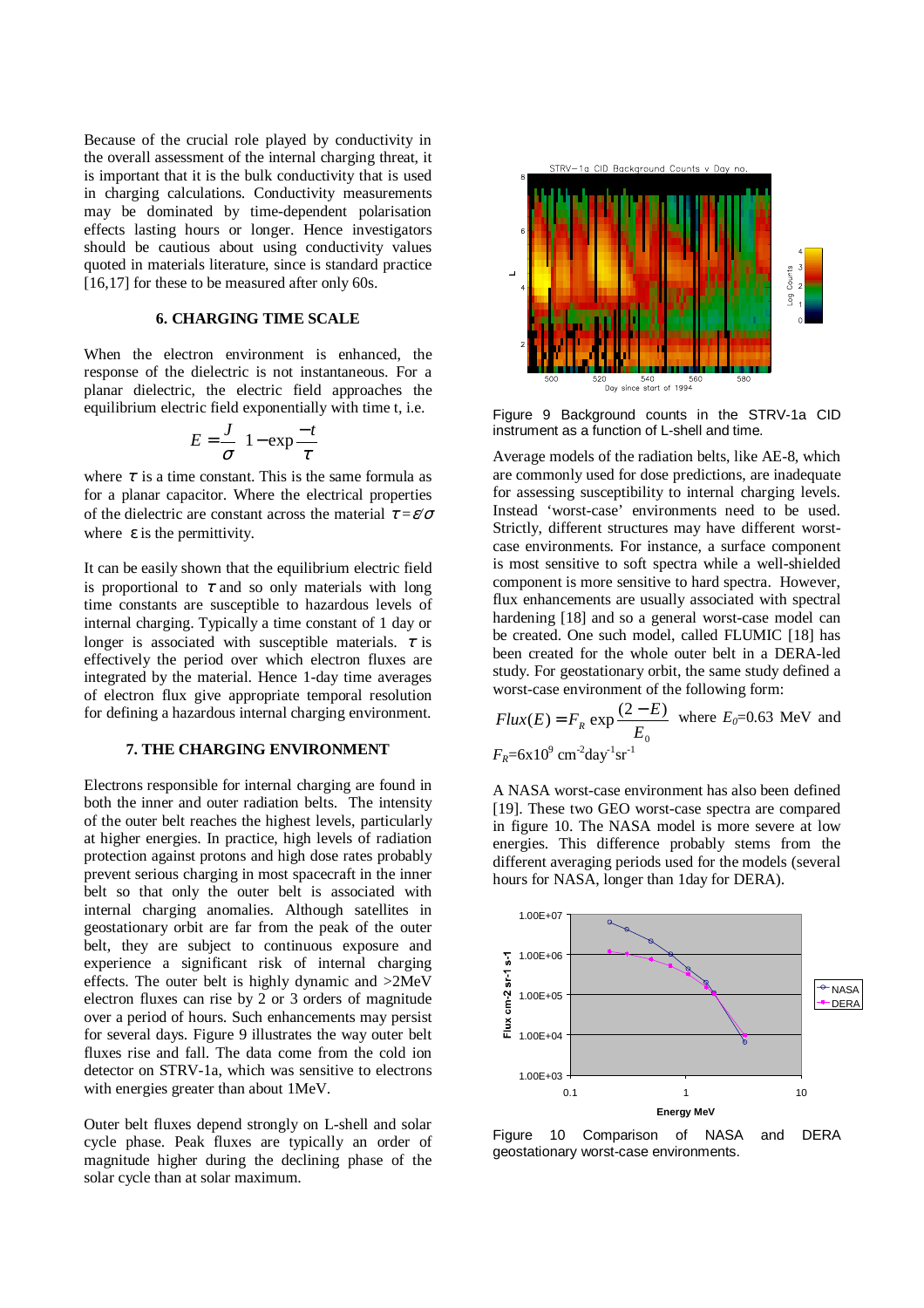## **8. GEOMETRIC CONSIDERATIONS**

Internal charging can be most easily calculated by considering a 1-d planar structure. However, even in this simple case, the conductivity will vary across the material due to the changing electric field and radiation induced conductivities. The electric field will vary across the dielectric and maximum electric field is to be found at the boundary between the dielectric and the underlying conductor.

Cable insulators usually exhibit 1-d cylindrical symmetry. For a cable with a single central conductor, the cylindrical shape leads to a concentration of current as it flows to the centre. This increases the electric field over the equivalent planar case.

For insulators with a complicated 3-d structure, calculation of the maximum electric field requires both a 3-d model of the charge deposition and a 3-d model of the currents and electric fields. However, even in this case, the maximum electric field is expected to occur at a dielectric/conductor boundary.

Conductors cannot support internal electric fields. However, isolated conductors usually have a dielectric between them and a grounded surface. In just the same way as for a dielectric alone, the electric field across the dielectric will rise until the conducted current equals the combined current deposited in the conductor and dielectric.

### **9. HAZARD ASSESSMENT**

To assess the vulnerability of a structure to internal charging, one can compare its behaviour to a well studied system, such as the CRRES IDM [20]. This system saw occasional pulses when fluxes in a 10 hour period exceeded  $2x10^9$  cm<sup>-2</sup>. Shielding to avoid fluxes exceeding this level should prevent ESDs in similar systems but may lead to over-protection or underprotection if the system is substantially different.

A more quantitative approach is to use a simulation tool such as DICTAT [21] or ESADDC [22] to estimate the maximum electric field. The former is a 1 d analytical code and is available in ESA's SPENVIS system [23]. The latter is a 1-d Monte Carlo code. Both codes take into account changes in material conductivity and require good material characterisation as input. There is also an internal charging module in the SEE NASA Interactive Charging Handbook [24] currently available only within the USA. In addition, several institutions have their own internal software.

#### **10. MITIGATION**

Where an ESD risk has been identified, there are a number of steps that may be taken, perhaps together, to minimize the risk of anomalies:

- Control of environment
	- − avoiding hazardous regions
	- Control of deposited current
	- − thick shields
		- − thin dielectrics
- Control of dielectric conductivity
	- − leaky insulators
	- high temperatures
- Control of circuit sensitivity
	- slow electronic circuits
	- − pulse filtering and damping resistors
- Control of software sensitivity error detection and correction

# **11. ELECTRIC FIELD SENSITIVE SYSTEMS**

ESD-induced anomalies are not the only hazard from internal charging. It may also affect systems where electric fields need to be measured or controlled accurately but where components are insulators, semiconductors or electrically isolated conductors.

Tri-axial accelerometers represent a uniquely sensitive case of an isolated conductor. In these instruments acceleration e.g. due to drag or gravity gradient, is measured by the force required to maintain a metallic test mass stationary in 3 dimensions between electrodes e.g. as implemented in the ASTRE accelerometer [25]. Alternatively, the test mass may be floating freely, with the spacecraft keeping station around it, as in the forthcoming LISA gravitational astronomy mission [26]. Any electrical charging of the mass, due to deposition of penetrating particles will produce an additional electrostatic force that is indistinguishable from the acceleration being measured. Some accelerometers have used a fine wire for grounding but<br>this can compromise accuracy. Alternatively, this can compromise accuracy. Alternatively, controlled discharging by photo-emission, using a UV source, may be conducted. To minimise internal charging, such an instrument needs to be shielded from penetrating particles. It is an unusual feature of such systems that it is penetrating ions (>100MeV) that represent the greatest hazard. Past missions have experienced enhanced charging in LEO when passing through the South Atlantic Anomaly [25] while missions in GEO or interplanetary space may be subject to Solar energetic particle events.

In a similar way, accelerometers built as microelectromechanical systems (MEMS) can be affected by radiation-induced electric fields. These systems have electronic and mechanical parts integrated on the same semiconducting chip. These can include thin insulating layers of e.g.  $SiO<sub>2</sub>$  or  $Si<sub>3</sub>N<sub>4</sub>$ . Dose-dependent